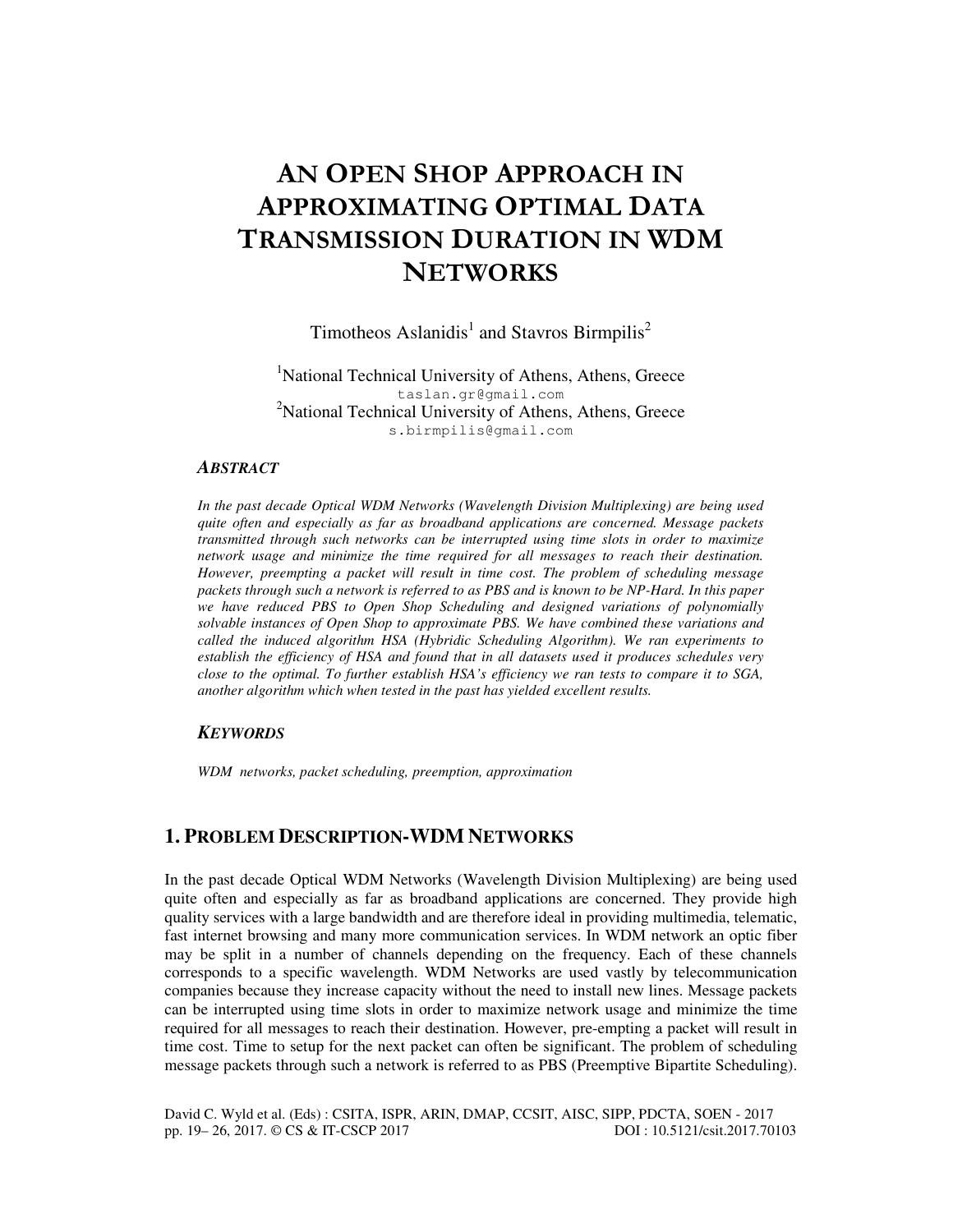Even though numerous algorithms have been designed in an effort to produce efficient schedules there seems to still exist room for further research.

## **2. THE GRAPH MODEL FOR PBS**

As there are 2 sets between which the multiplexing and demultiplexing process takes place the ideal representation seems to be a bipartite graph G(U,V,E,w). Source stations will be assigned to U, destination stations to V, messages to be transmitted will be the edges connecting nodes of U to nodes of V. w:  $E\rightarrow Q_+$  will be a weight function giving each edge e=(u,v) a weight equal to the duration of the transmission for u to v. Given a matching M in G we will denote by  $w(M)$  the maximum weight of any edge e∈M, that is w(M)=max{w(e), e∈M}. Following the notation used in previous research on the problem,  $\Delta$  will denote the degree of G, W the maximum sum of edge weights incident to any of the nodes and d the setup cost to prepare for the next packet transmission. Thus, a feasible schedule for PBS would cost  $\sum_{n=1}^{\infty}$  $\sum_{i=1}^{\infty}$  <sup>w</sup>  $(1^{n}I)$  $\sum_{i=1}^{N} w(M_i) + d \cdot N$ , where N is the

number of times the network has to reconfigure so that all data will be transferred.

Using these notations, the value L=W+d $\Delta$  represents a lower bound. L is not always achievable but is easy to calculate and is considered to be a good approximation of the optimal solution when designing near optimal algorithms for PBS.

## **3. PAST RESEARCH ON PBS**

The NP-Hardness of PBS derives from the fact that it is a bicriteria minimization problem, namely the objective function to be minimized depends on two different criteria each of which affects the other. Regardless the hardness of minimizing both criteria simultaneously, minimization of each criterion separately is relatively easy. Algorithms proposed by the authors of [10] and [8] minimize the number of preemptions while the one in [15] minimizes the transmission time. In general, the problem is  $4/3$ -ε inapproximable for all  $\varepsilon > 0$  as shown in [6]. The best guaranteed approximation ratio of any algorithm proposed for the problem is

 $2 - \frac{1}{d+1}$  $-\frac{1}{d+1}$ . Proof of that can be found in [1]. Many other algorithms have been proposed in order to

provide solutions close to the optimal. Experimenting on test cases has yielded good results in [2], [3] and [7].

In this manuscript we try to exploit in the best way possible a reduction of PBS to the open shop scheduling problem (Om $|C_{\text{max}}|$ ), in order to use polynomial time algorithms proposed for some special instances of it, to minimize each criterion separately and combine the results to design a hybrid algorithm (HSA-Hybridic Scheduling Algorithm), which will tackle the bicriteria problem efficiently.

## **4. REDUCING PBS TO OPEN SHOP AND DESIGNING HAS**

*Theorem 1:* Any instance of PBS can be transformed to an instance of Open Shop and vice versa.

*Proof:* Let G(U, V, E, w) be the graph corresponding a PBS instance. We transform this graph to an open shop instance in the following way: U={u<sub>1</sub>, u<sub>2</sub>,... u<sub>n</sub>} will be the set of processors P={p<sub>1</sub>,  $p_2, ..., p_n$ .  $V = \{v_1, v_2, ..., v_m\}$  will be the set of Jobs J={J<sub>1</sub>, J<sub>2</sub>, ..., J<sub>m</sub>} and E={(u<sub>i</sub>,v<sub>k</sub>) | u<sub>i</sub>∈ U, v<sub>i</sub>∈ V} will be the set of operations  $O=\{O_{ik} | i=1, 2, ..., n \}$  and  $k=1, 2, ..., m\}$ .  $O_{ik}$  is the operation of  $J_k$  to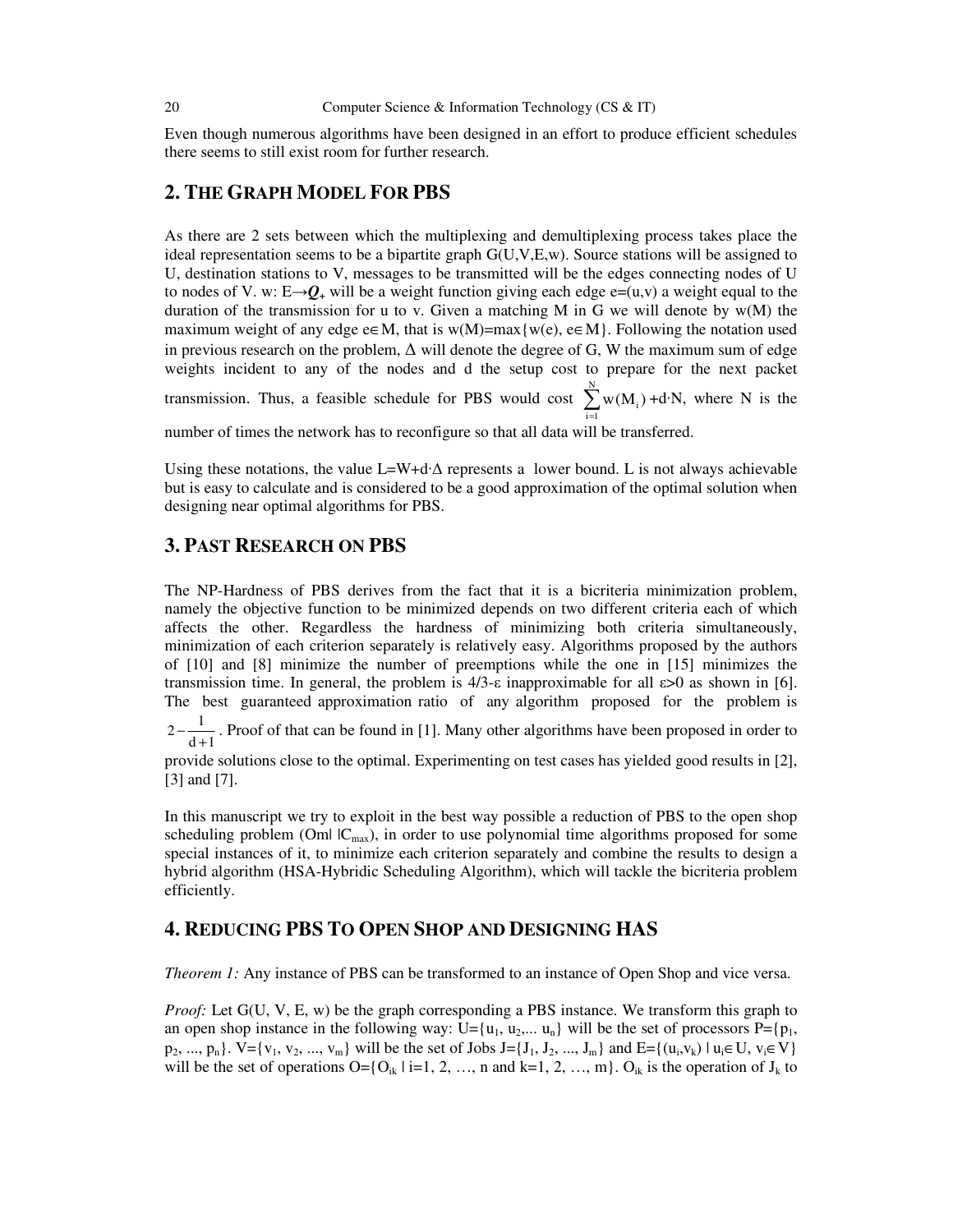The inverse transformation is straight forward.

Unfortunately the above reduction does not imply of a way to solve PBS using open shop algorithms as a PBS schedule would preempt all transmission simultaneously, while open shop scheduling does not have such a requirement. Yet, there exist two special instances of the Open Shop problem that are known to be solvable in polynomial time and are exactly right for our purposes. Om|prpm|C<sub>max</sub> in which preemption is allowed and Om|p<sub>ij</sub>=0,1|C<sub>max</sub> in which all processing times are either 0 or 1.

The polynomial time algorithm described in [15] minimizes a preemptive open shop makespan by preempting all processor tasks simultaneously. We will refer to this algorithm by LLA (Lawler-Labetoulle Algorithm). LLA uses linear programming techniques to define a set of tasks in order to reduce the workload of all stations that, in each step of the process are assigned with the maximum workload W. The authors of [15] call this a decrementing set. The number of preemptions is  $O(m^2+n^2)$ . In order to improve the results of LLA instead of using a random decrementing set to reduce the workload of the stations we use one produced by a maximum weighted perfect matching algorithm. We will call this variation of LLA, POSA (Preemptive Open Shop Algorithm). We will use POSA to minimize HSA's makespan.

To complete HSA we also need an algorithm which will minimize the number of preemptions. A linear programming algorithm for  $Omlp_{ii}=0,1|C<sub>max</sub>$  is described in [8]. Yet, in order to better fit the requirements of our WDM network transmission we used the following Open Shop algorithm:

*OS01PT Algorithm (Open Shop 0, 1 Processing Times)* 

Step1: Add the minimum number of nodes needed to  $G(U, V, E)$  so that  $|U|=|V|$ . Call the induced graph G΄

Step2: Add edges to G' to make it degree-regular.

Step3: Assign weights to the edges of G΄ in the following way: Edges of the initial graph will weigh 1 while newly added edges in step2 will weigh 0.

Step4: calculate a perfect matching M in G΄.

Step5: remove all edges of M from G΄.

Step6: Repeat step4 and step5 until G'=Ø.

To make the graph degree regular we use the subroutine described in [10].

*Theorem:* OS01PT will produce a schedule for PBS with exactly ∆ transmissions.

*Proof:* By induction on the value of ∆.

For ∆=1: Since G΄ is degree regular, all nodes have exactly one adjacent edge. These edges form a perfect matching for G΄ and the transmission will conclude in one step.

Let the theorem stand for any regular graph with  $\Delta$ =n-1.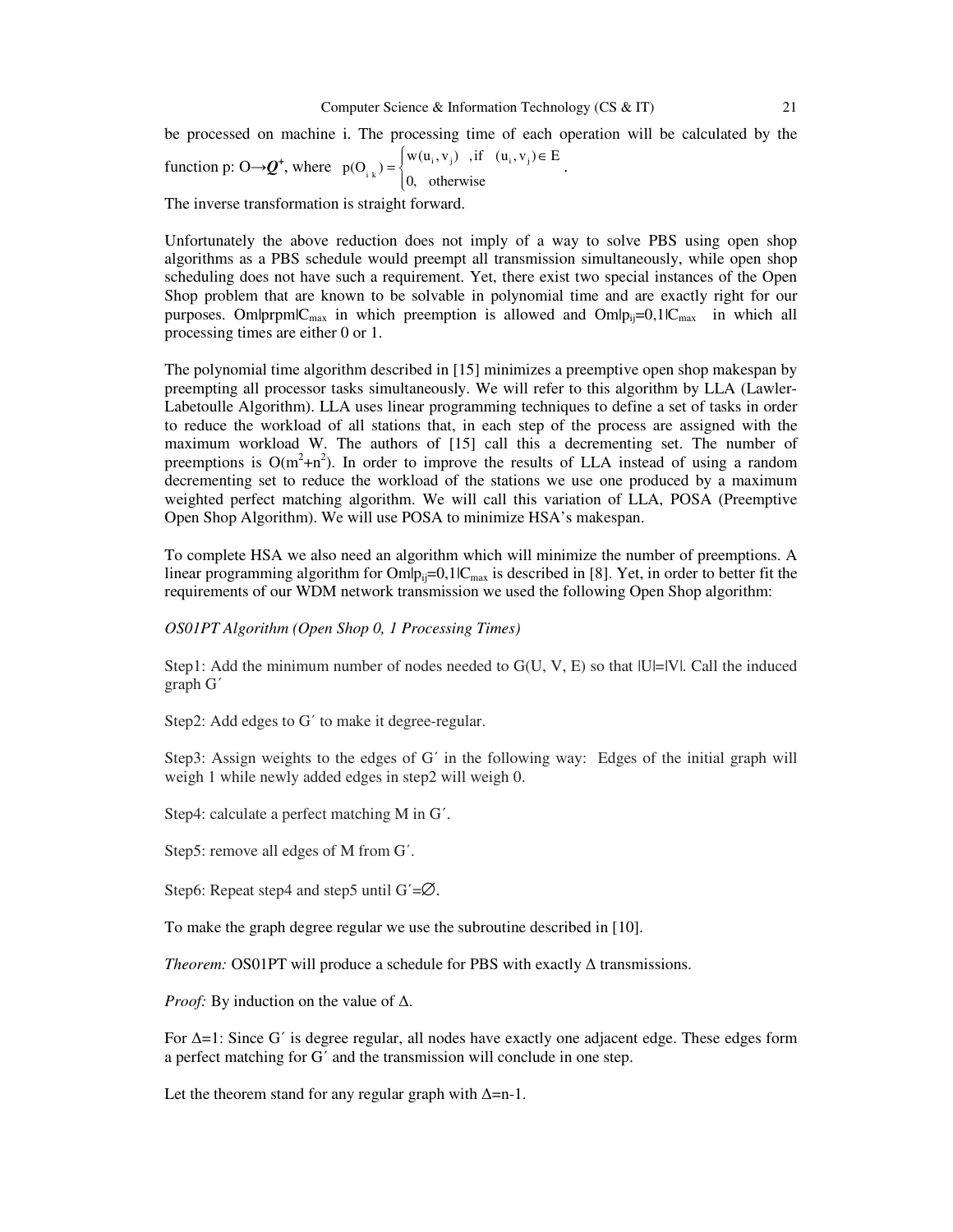#### 22 Computer Science & Information Technology (CS & IT)

Suppose that  $\Delta$ =n. A perfect matching in G' will reduce the degree of all nodes by one, thus making G<sup>'</sup>'s degree n-1. From the inductive hypothesis an n-1 degree graph will need n-1 transmissions to schedule its data. Therefore, to transmit all data  $1+(n-1)=n$  transmissions will be needed. Proof that a perfect matching can always be found in a graph with ∆=n>1 can also be found in [10].

We now have all the necessary tools to design HSA:

*HSA (Hybridic Scheduling Algorithm)* 

Step1: Let S1 be the feasible schedule produced for PBS using POSA. Let C1 be the cost of S1.

Step2: Let S2 be the feasible schedule produced for PBS using OS01PT. Let C2 be the cost of S2.

Step3: If C2<C1 then transmit as in S2 else transmit as in S1.

# **5. DECIDING A CRITICAL VALUE OF D FOR HSA**

Five hundred test cases following a uniform distribution have been ran for a 30 source-30 destination system for values of setup cost varying from 0 to 100 and message durations varying from 0 to 120. We have to point out that since PBS is an NP-Hard problem, calculating an optimal schedule is inefficient therefore to estimate the approximation ratio we have used the lower bound to the optimal solution namely W+∆⋅d.

Figure 1 depicts the deviation from the optimal solution when using POSA to calculate a schedule for PBS. Figure 2 depicts the corresponding results when using OS01PT, while Figure3 shows the results yielded by HSA. In order for OS01PT to better suit the requirements of our problem, instead of calculating a perfect matching as described in step4 of the algorithm's description, we use a maximum weighted perfect matching algorithm just as in the case of POSA.



Figure 1. Average Solution cost/lower bound using POSA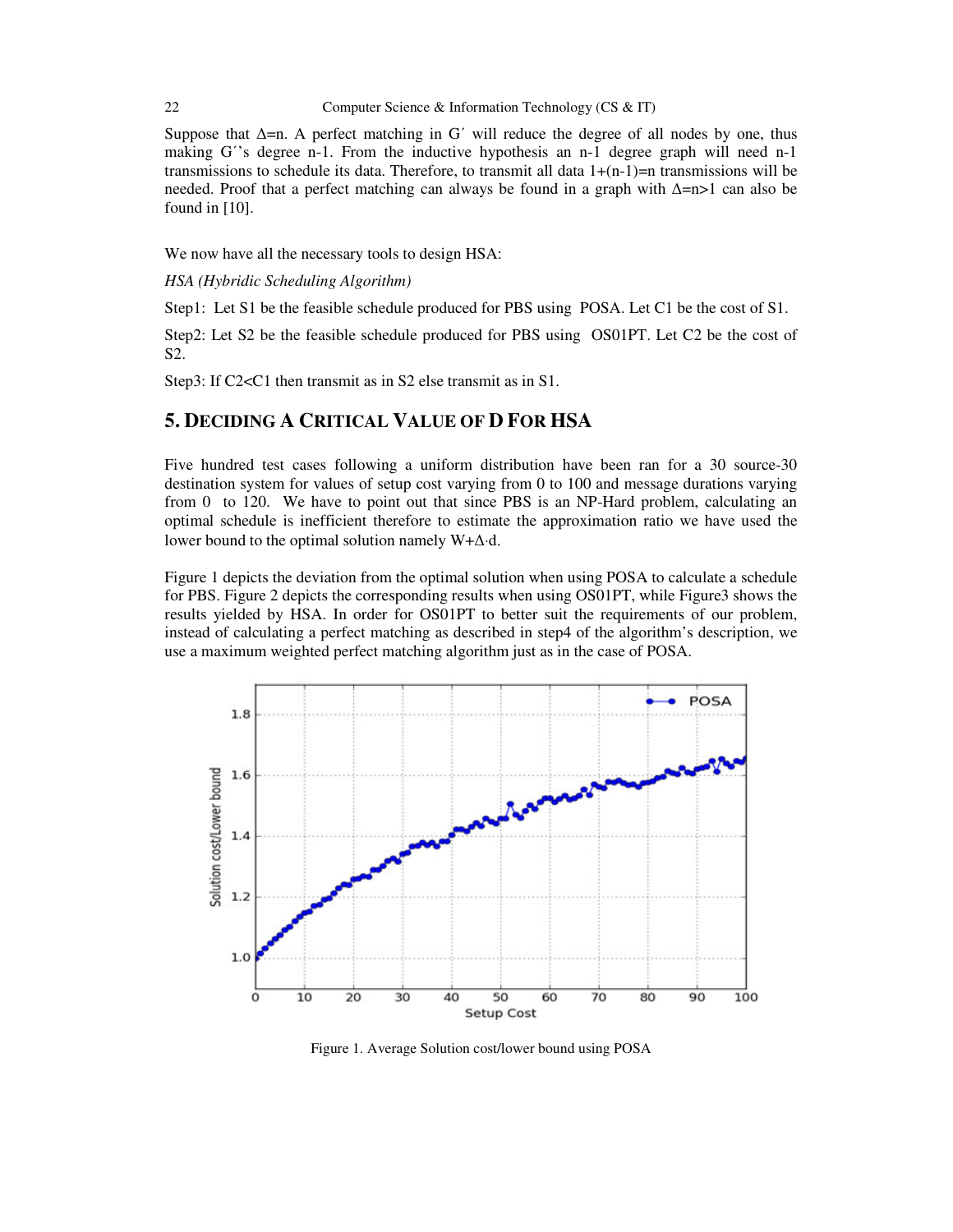





Figure 3. Average Solution cost/lower bound using HSA

According to figures1 and 2 the appropriate value of d to switch from POSA to OS01PT is d=9.

Figure 4 shows the (worst solution cost)/(lower bound) ratio of HSA for any of the instances used for each value of d. Note that it never exceeds 1.3.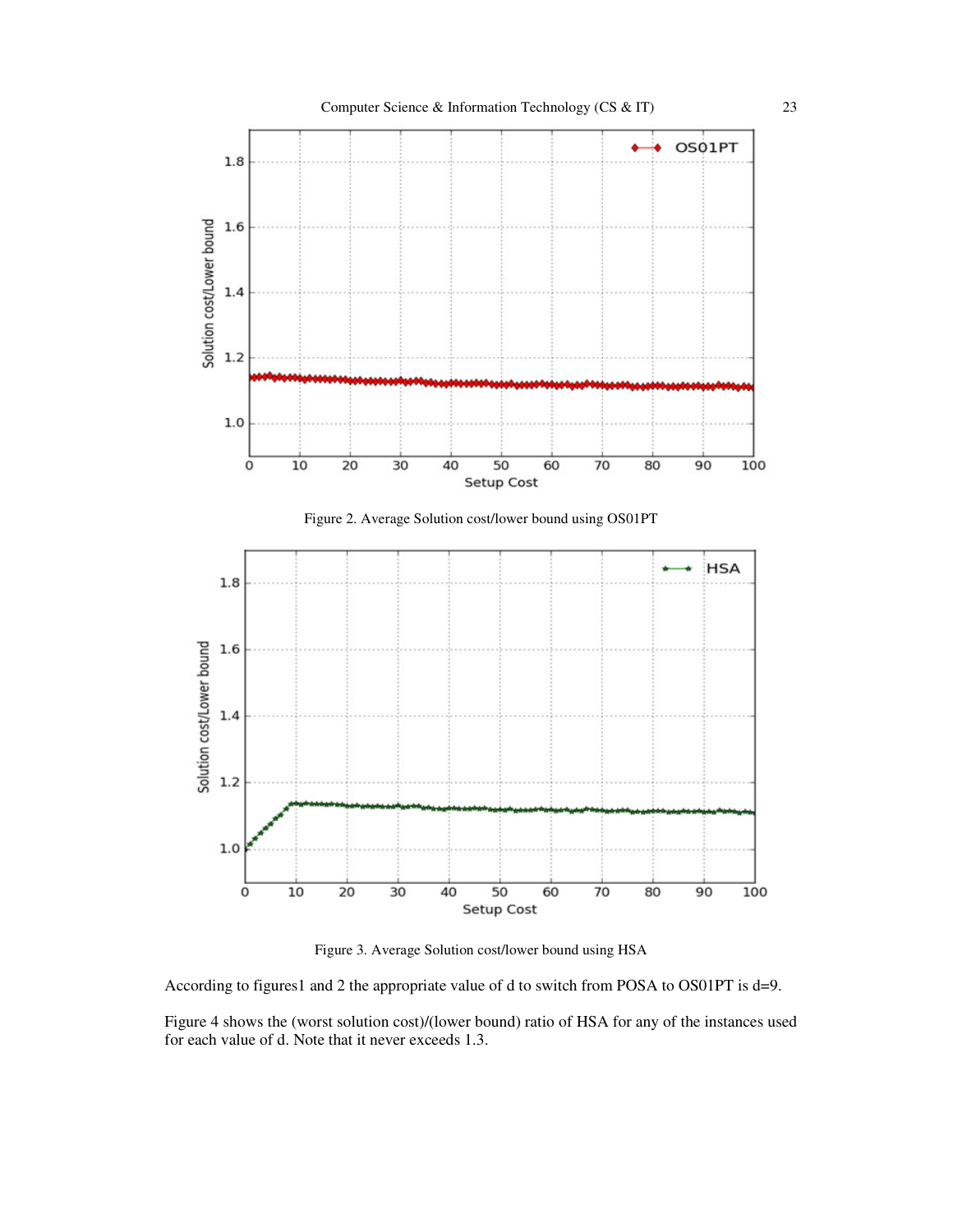

Figure 4. Worst solution cost/lower bound using HSA.

## **6. COMPARING HSA TO ANOTHER EFFICIENT ALGORITHM FOR PBS**

One of the most efficient algorithms designed by researchers for PBS in the past is the SGA (Split Graph Algorithm). SGA splits the initial graph in two subgraphs, one with messages of duration less than d and another one with messages of duration at least d. The larger messages are scheduled first and then the small ones. It was found to be very efficient when tested in comparison to other efficient algorithms and it appears to be one of the top heuristics for PBS. We ran tests to compare HSA with SGA which show that HAS always produces a schedule at least as good as SGA. HSA's approximation ratio is, for some values of d up to 8% better than the one of SGA. As in paragraph 5, we used five hundred test cases following the uniform distribution for a 30 source-30 destination system for values of setup cost varying from 0 to 100 and message durations varying from 0 to 120.



Figure 5: Comparison of HSA with SGA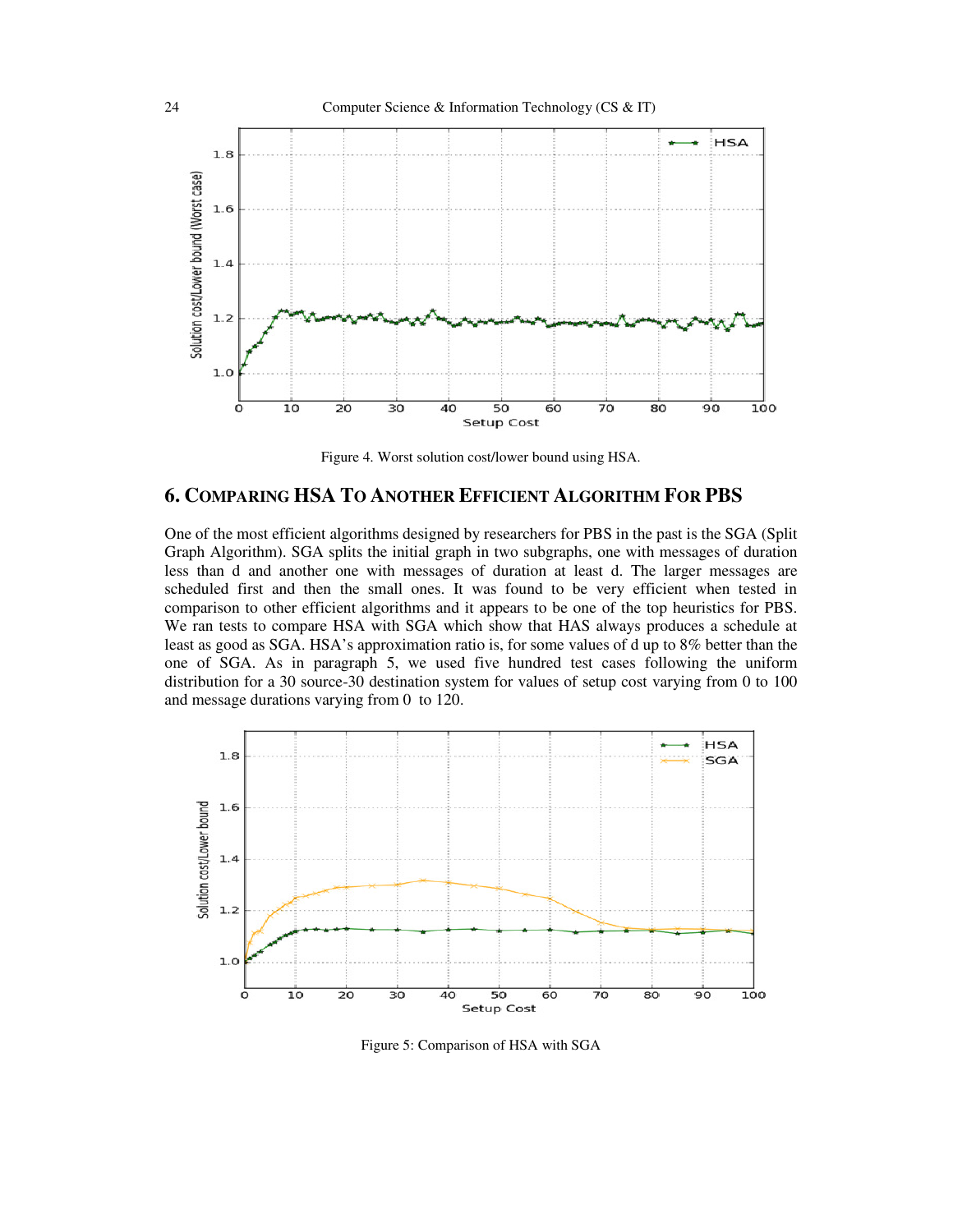## **7. CONCLUSIONS AND FUTURE WORK**

In this paper we have presented a reduction of a network transmission problem (PBS) to a scheduling problem (Open Shop). Based on this reduction we have designed a hybrid algorithm (HSA) using suitable variations of polynomial time algorithms for special instances of Open Shop (POSA and OS01PT) designed for the purposes of this paper, in order to design an efficient transmission strategy for WDM network transmissions. We have ran tests to establish the efficiency of our hybrid algorithm and to suggest the appropriate value of network delay to switch from POSA to OS01PT. Knowing this value of d improves the computational complexity of HSA. In these experiments we used data following a uniform distribution. Furthermore we tested HSA against SGA, one of the most efficient algorithms designed for PBS in the past to conclude that HSA's results have in most cases an approximation ratio up to 8% better than SGA's.

Future research could focus on further improvement of the time complexity of HSA. The fact that HSA's approximation ratio even for the worst data tested has always been less than 3/2, suggests that a formal mathematical proof of an approximation ratio lower than 2 might be possible. Furthermore, tests could be ran for data following non uniform distributions such as Gaussian or Exponential. To further improve performance and complexity a new hybrid algorithm could be designed using different approaches on how to minimize each criterion separately. This algorithm might also be independent of the open shop approach. It would aim in minimizing just one of the criteria under the constraint that the other one is minimum.

#### **REFERENCES**

- [1] F. Afrati, T. Aslanidis, E. Bampis, I. Milis, Scheduling in Switching Networks with Set-up Delays. Journal of Combinatorial Optimization, vol. 9, issue 1, p.49-57, Feb 2005.
- [2] T. Aslanidis, M.E. Kogias, Algorithms for Packet Routing in Switching Networks with Reconfiguration Overhead. In Proceedings, Second International Conference on Computer Science and Engineering (CSE-2014), April 2014.
- [3] T. Aslanidis, L. Tsepenekas, Message Routing In Wireless and Mobile Networks Using TDMA Technology. International Journal of Wireless & Mobile Networks. Vol. 8, Num. 3, June 2016
- [4] G. Bongiovanni, D. Coppersmith and C. K.Wong, An optimal time slot assignment for an SS/TDMA system with variable number of transponders, IEEE Trans. Commun. vol. 29, p. 721-726, 1981.
- [5] J. Cohen, E. Jeannot, N. Padoy and F. Wagner, Messages Scheduling for Parallel Data Redistribution between Clusters, IEEE Transactions on Parallel and Distributed Systems, vol. 17, Number 10, p. 1163, 2006.
- [6] J. Cohen, E. Jeannot, N. Padoy, Parallel Data Redistribution Over a Backbone, Technical Report RR-4725, INRIA-Lorraine, February 2003.
- [7] P. Crescenzi, X. Deng, C. H. Papadimitriou, On approximating a scheduling problem, Journal of Combinatorial Optimization, vol. 5, p. 287-297, 2001.
- [8] H. M. Gabow and O. Kariv, Algorithms for edge coloring bipartite graphs an multigraphs, SIAM Journal on Computation, 11, p. 117-129, 1982
- [9] I. S. Gopal, G. Bongiovanni, M. A. Bonucelli, D. T. Tang, C. K. Wong, An optimal switching algorithm for multibeam satellite systems with variable bandwidth beams, IEEE Trans. Commun. vol. 30, p. 2475-2481, Nov. 1982.